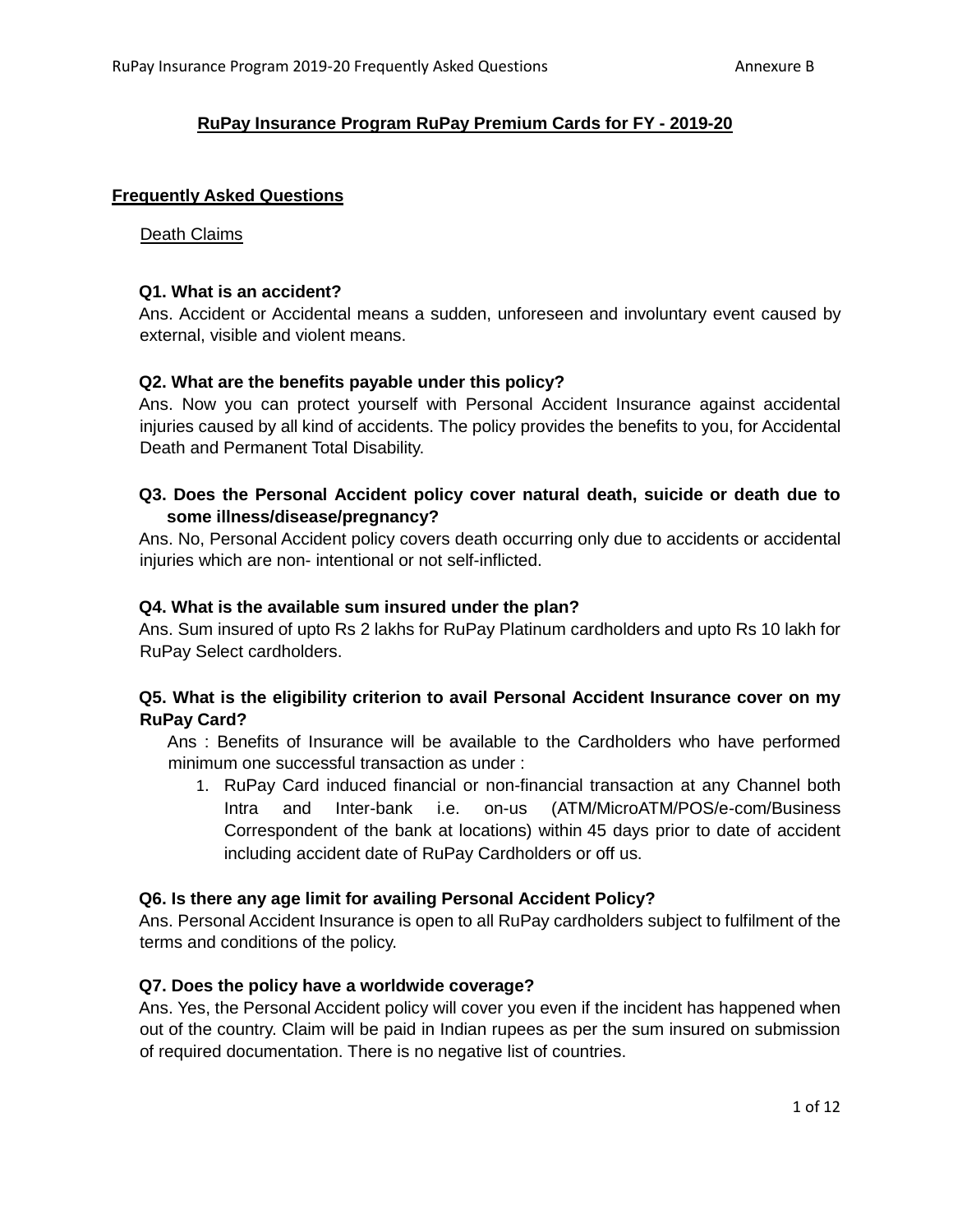## **Q8. Who can be the beneficiary?**

Ans. The beneficiary could be nominee on the account of the cardholder or legal heir as per competent court order.

## **Q9. Who is the beneficiary in case there are multiple heirs / beneficiaries?**

Ans. In case of multiple beneficiaries the claim is settled in the name of heir as per legal heir certificate submitted.

In case the legal heir absolutes his right of claim (i.e. legal heir doesn't want to claim) we will need the NOC from him/her and the claim can be settled in the name of other beneficiary so nominated.

## **Q10. How do I make a claim?**

Ans. Please fill the entire documents as per the checklist and submit the same to the Bank / Bank branch where RuPay cardholder has an account.

## **Q11. Whom should I contact in case of a claim?**

Ans. Please contact RuPay cardholder Bank / Bank branch of which RuPay cardholder has a card for intimating claim.

## **Q12. What are the claim documents to be submitted in case of a claim, whether incident has happened in India or overseas?**

Ans. For Accidental Death Claims:

- a) Claim Form duly completed and signed.
- b) Original or Certified copy of Death Certificate.
- c) Original or Certified copy of FIR/ Police report giving description of the accident.
- d) Original or certified copy of Post Mortem Report along with Chemical Analysis/ FSL reports

(wherever applicable).

- e) Copy of all medical records, if hospitalised
- f) Copy of News paper cutting, if any.
- g) Original CKYC Form with KYC, NEFT documents of Nominee
- h) Aadhar copies of Cardholder and Nominee.

i) Declaration from Card Issuing Banks duly signed by authorized signatory and bank stamp specifying that:

1. Cardholder is holding a RuPay card on RuPay issued IIN and mention the 16 digit card number

2. Compliance of 45 days transaction criteria (to be supported with transaction log / account statement from the bank's system)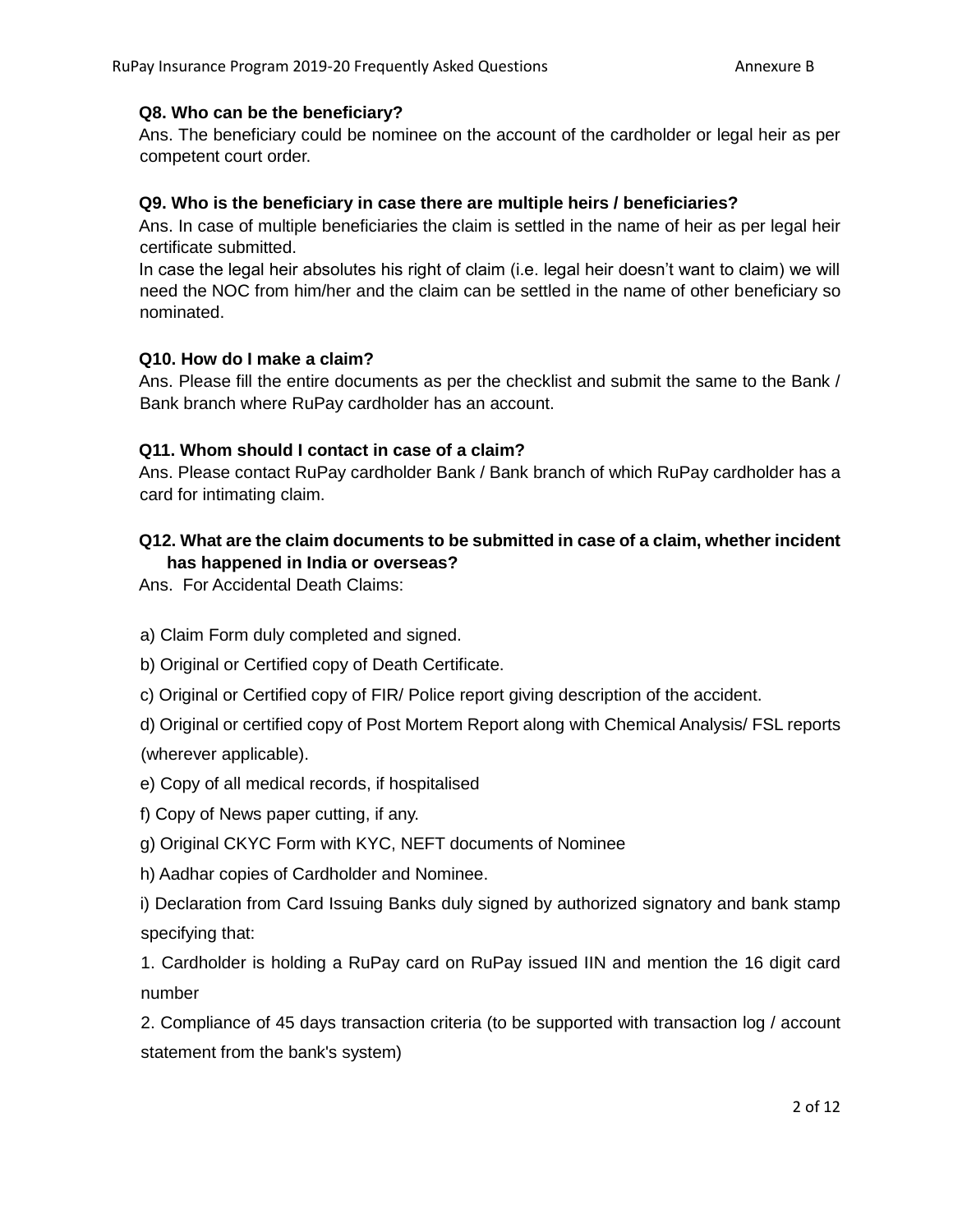- 3. Nominee details (including NEFT details) as per bank. Nominee form submitted at the time
- of account opening\*
- 4. Brief description of Accident as per FIR translated in English or Hindi.
- 5. Bank official's Name and contact details with email ID.

\*Additional documents may be requested by TATA AIG based on the case requirement such as Medical Reports, Identity documents, etc.

\*\* If the original claim documents are submitted to any particular General Insurance co., copies of the same duly certified by Branch in-charge of RuPay card issuing bank can be submitted.

# **Q13. In how many days the claims will be settled?**

Ans. The claims will be settled in ten (10) working days from the date of receiving the complete document set by TATA AIG General Insurance Co. Ltd

## **Q14. In how many days should I intimate about claim?**

Ans. The intimation should be immediate to TATA AIG General Insurance Co. Ltd or Bank but not later than ninety (90) days of the date of accident. In case where the person is hospitalized (and under critical condition) and is unable to file claim within ninety (90) days of loss/incident such claim cases will be accepted by TATA AIG General Insurance Co. Ltd for investigation and honoured, if all terms under the policy are met as on date of accident.

## **Q15. In how many days should I submit the claim documents?**

Ans. The claim documents must be submitted within sixty (60) days from the date of claim intimation.

# **Q16. In case RuPay Cardholder having a Personal Accident policy with another insurance Company, will this Insurance Policy will be an additional cover?**

Ans. Yes, the policy is a benefit policy and hence it will be an additional cover over the other Personal Accident insurance policies being held by the cardholder.

## **Q17. What do you mean by exclusions?**

Ans. Exclusions are situations or conditions wherein TATA AIG General Insurance Co. Ltd is not liable to pay the benefits to insured person in the event of accident.

## **Q18. What are the exclusions applicable?**

Ans. TATA AIG General Insurance Co. Ltd shall not be liable under this policy for the following exclusions:

- 1. Compensation under more than one of the foregoing Sub-clauses in respect of the same period of the same period of disablement of the Insured person.
- 2. Any other payment to the same person after a claim under one of the Sub-Clauses (a), (b), or (d) has been admitted and become payable. However, amounts relating to medical expenses, carriage of dead body would be payable in addition if applicable.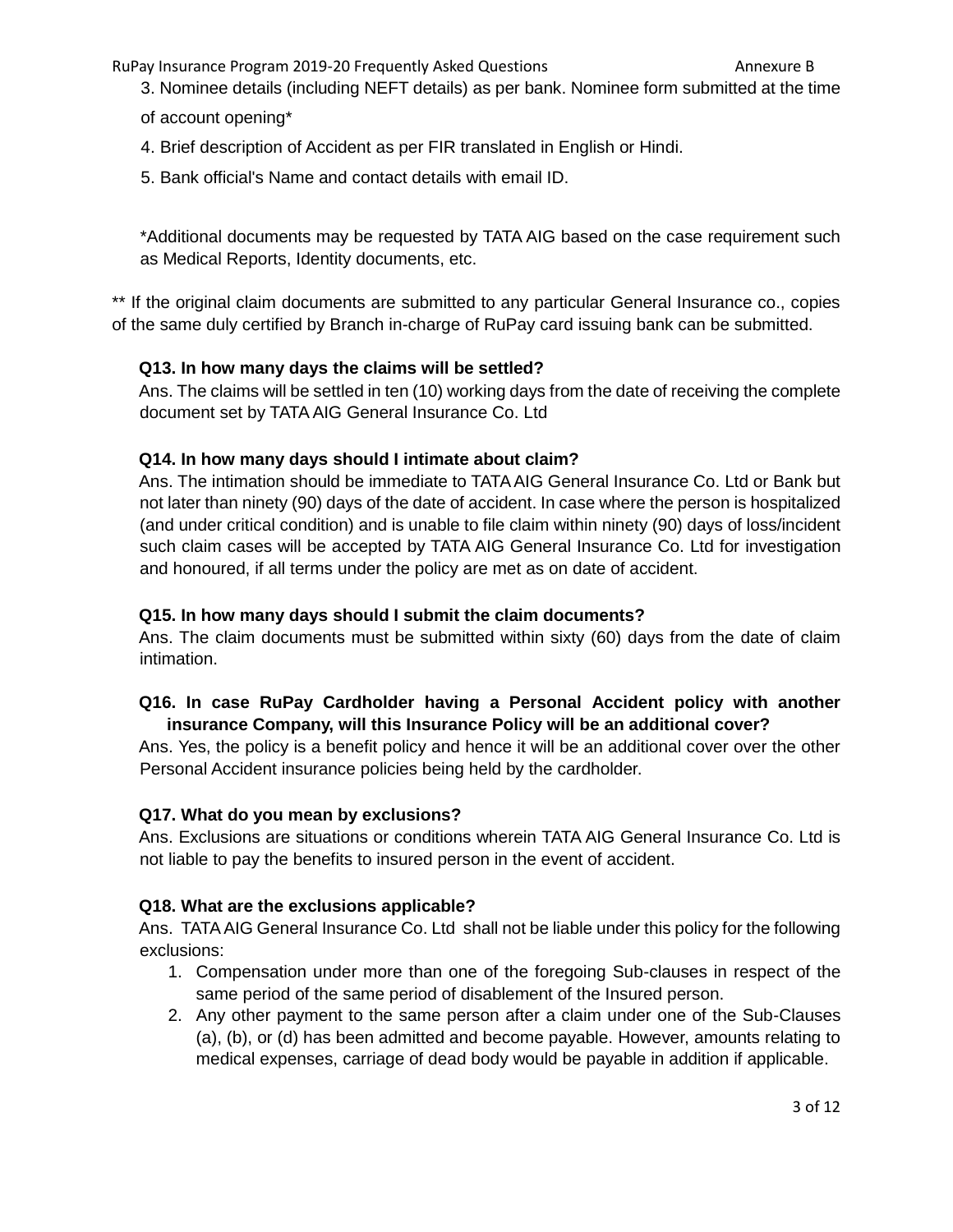*Sub-clause (a):* If such injury shall within twelve calendar months of its occurrence be the sole and direct cause of the death of the Insured person, the Capital Sum Insured stated in the Policy Schedule hereto, applicable to such insured person.

*Sub-Clause (b):* If such injury shall within twelve calendar months of its occurrence be the sole and direct cause of the total and irrecoverable loss of

1.a.a. Sight of both eyes, or of the actual loss by "physical separation" of two entire hands or two entire feet, or of one entire hand and one entire foot, or of such loss of sight of one eye and such loss of sight of one eye and such loss of one entire hand or one entire foot, the Capital Sum Insured stated in the Policy Schedule herein applicable to such Insured person.

1.a.b. Use of two hands or two feet, or of one hand and one foot, or of such loss of sight of one eye and such loss of use of one hand or one foot, the Capital Sum Insured stated in the Policy Schedule hereto, applicable to such Insured person.

*Sub-Clause (c):* If such injury shall within twelve calendar months of its occurrence be the sole and direct cause of the total and irrecoverable loss of

- 1. the sight of one eye, or of the actual loss by physical separation of one entire hand or of one entire foot, fifty percent (50%) of the Capital Sum Insured stated in the Policy Schedule hereto, applicable to such Insured person.
- 2. total and irrecoverable loss of use of a hand or a foot without physical separation, fifty percent (50%) of the Capital Sum Insured stated in the Policy Schedule hereto, applicable to such Insured person.

Note: For the purpose of Clauses (b) and (c) above, physical separation of a hand means separation at or above the wrist and of the foot means at or above the ankle. *Sub-Clause (d):* If such injury shall, as a direct consequence thereof, immediately, permanently, totally and absolutely, disable the Insured person from engaging in being occupied with or giving attention to any employment or occupation of any description whatsoever, then a lump sum equal to hundred percent (100%) of the Capital Sum Insured, stated in the Policy Schedule hereto applicable to such insured person.

Any payment in case of more than one claim in respect of such insured person under the Policy during any one period of insurance by which the maximum liability of the Company specified in the Policy schedule applicable to such Insured person would exceed the sum payable under sub-clause (a) of this Policy to such insured person. However, amount relating to medical expenses and carriage of dead body would be payable in addition if applicable.

*Sub-clause (a):* If such injury shall within twelve calendar months of its occurrence be the sole and direct cause of the death of the Insured person, the Capital Sum Insured stated in the Policy Schedule hereto, applicable to such insured person.

- 1. Payment of weekly compensation until the total amount shall have been ascertained and agreed.
- 2. Payment of compensation in respect of Death, injury of Disablement of the Insured person (a) from intentional self-injury, suicide or attempted suicide, (b) whilst under the influence of intoxicating liquor or drugs (c) whilst engaging in Aviation or Ballooning whilst mounting into, dismounting from or traveling in any balloon or aircraft other than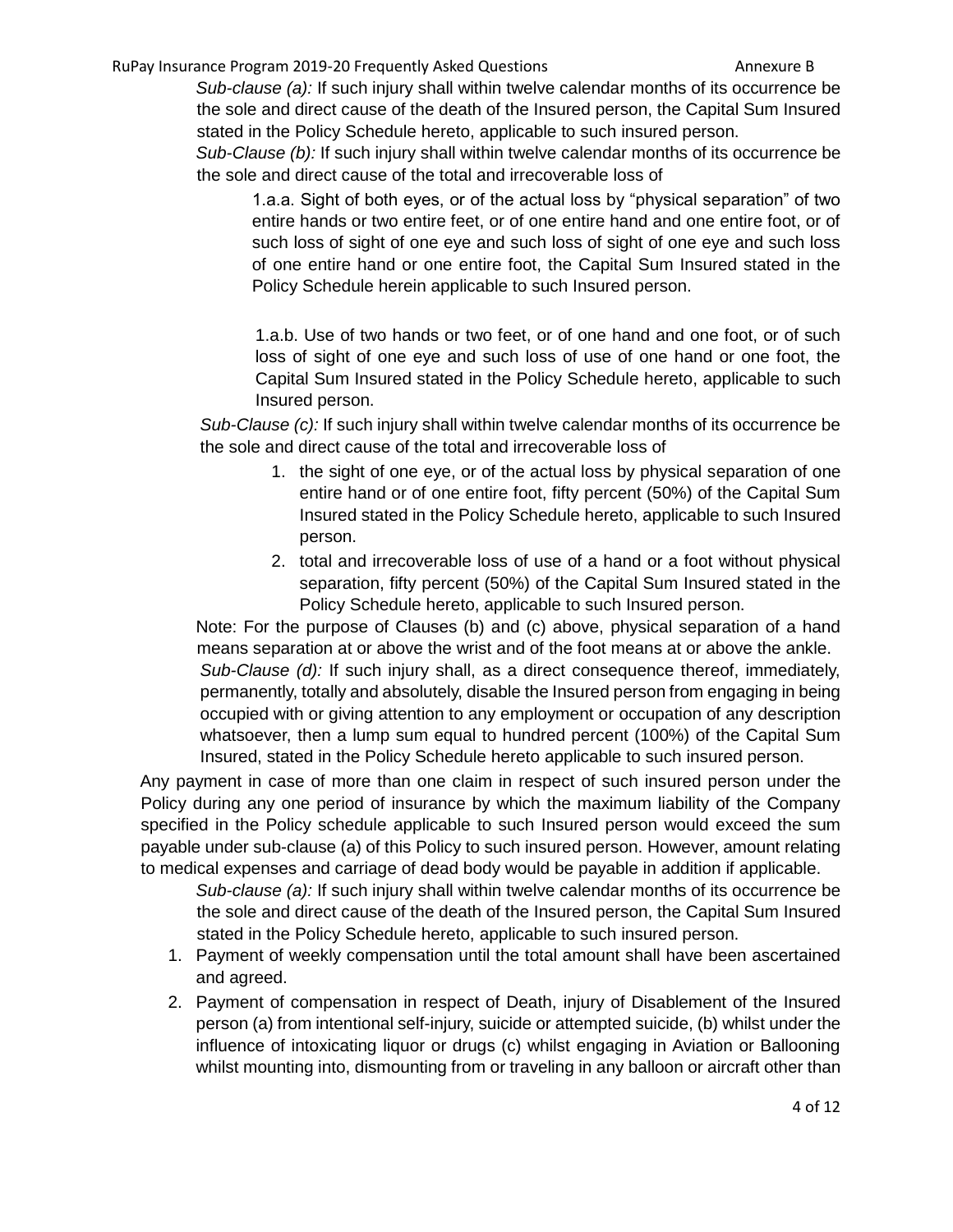as a passenger (fare paying or otherwise) in any duly licensed standard type of aircraft anywhere in the world, (d) directly or indirectly caused by venereal diseases, aids or insanity, (e) arising or resulting from the insured person committing any breach of law with criminal intent, (Standard type of Aircraft means any aircraft duly licensed to carry passengers ( for hire or otherwise) by appropriate authority irrespective of whether such an aircraft is privately owned OR chartered OR operated by a regular airline OR whether such an aircraft has a single engine or multi engine.

- 3. Payment of compensation in respect of Death, Injury or Disablement of the Insured person due to or arising out of or directly or indirectly connected with or traceable to : War, Invasion, Act or foreign enemy, Hostilities (whether war be declared or not), Civil War, Rebellion, Revolution, Insurrection, Mutiny, Military or Usurped Power Seizure, Capture, Arrests, Restraints and Detainments of all kings, princes and people of whatsoever nation condition or quality.
- 4. Payment of Compensation in respect of death of, or bodily injury or any disease or illness to the Insured person -
- Directly or indirectly caused by or contributed to by or arising from ionising radiations or contamination by radioactivity from any nuclear fuel or from any nuclear waste from the combustion of nuclear fuel. For the purpose of this exception, combustion shall include any self-sustaining process of nuclear fission.
- Directly or indirectly caused by or contributed to by or arising from nuclear weapons material.
- Provided also that the due observance and fulfilment of the terms and conditions of this Policy (which conditions and all endorsements hereon are to be read as part of this Policy) shall so far as they relate to anything to be done or not to be done by the Insured and/or Insured person be a condition precedent to any liability of the Company under this Policy.

5. Pregnancy Exclusion Clause: The Insurance under this Policy shall not extend to cover death or disablement resulting directly or indirectly caused by contributed to or aggravated or prolonged by child birth or from pregnancy or in consequence thereof.

## **Q19. If the incident occurs in a timeline of 0-45 days of issuance of the RuPay card, thereby not giving a window of 45 days qualifying criteria for doing a transaction in order to be eligible for the insurance benefit, is the Cover still valid?**

Ans. Yes, as an exception in such cases the cover is still valid and claim can be intimated as applicable for Premium Cardholders.

## **Q20. Since the cover is effective 1st April, 2019 and upto 31st March, 2020, if incident happens on 15th April, 2019 and the transaction has happened prior to the policy period is the cover valid?**

Ans. Yes, as long as the incident has happened in the policy period the cover is valid.

## **Q21. For how many cards will I be eligible for the compensation of Insurance cover?**

Ans. The Insurance policy is applicable for the compensation of only one eligible RuPay card per cardholder or per customer, even if multiple cards held by cardholder of same / different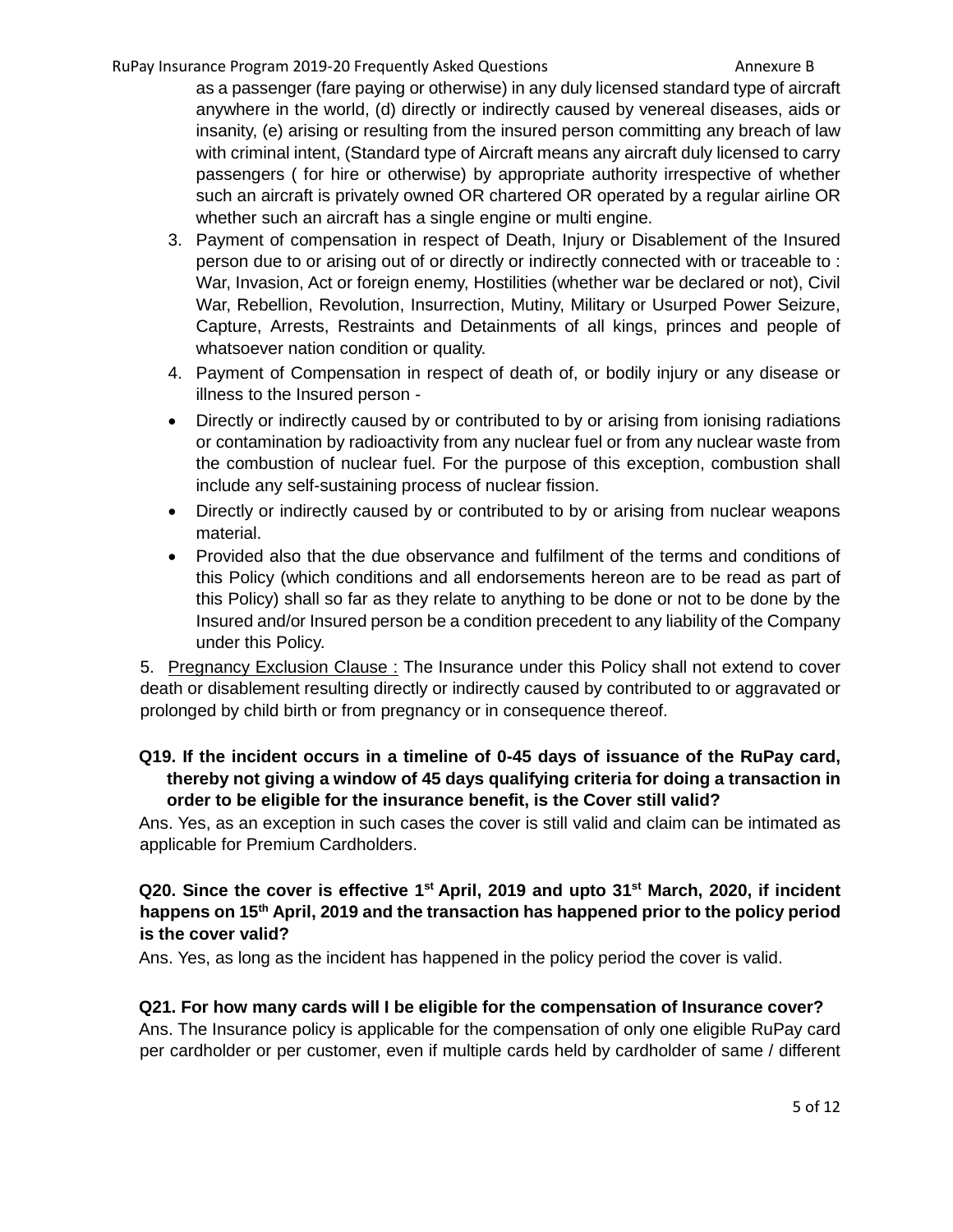banks meet the eligibility criteria. The choice of the card for the claim would rest with the customer.

Note: For additional information, please refer policy wordings document available at <Link of Bank website>.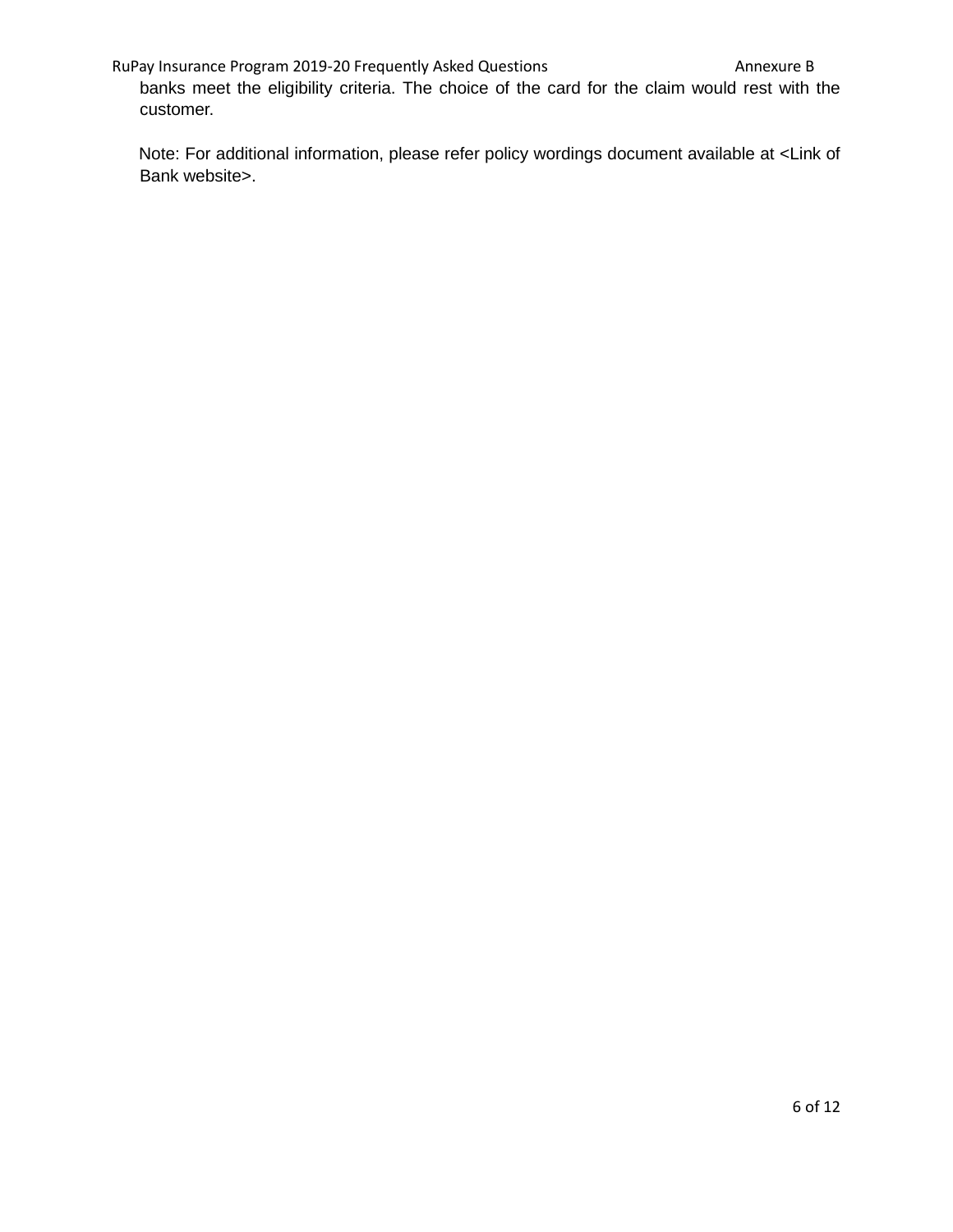### **Q1. What is Permanent Total Disability?**

Ans. Permanent Total Disability is defined as permanent loss of ability to use a body part due to accidental injuries. The cover is restricted as mentioned in table in answer to Question No 3 below.

#### **Q2. What is the benefits payable under this policy?**

Ans. This policy pays for any Permanent Total Disability due to an accident.

### **Q3. What is covered under Permanent Total Disability whether incident has happened in India or overseas?**

Ans. Permanent Total Disability due to an accident will cover the following:

| <b>The Disablement</b>                                                                                                                                                                                                                                                     | <b>Compensation %</b> |
|----------------------------------------------------------------------------------------------------------------------------------------------------------------------------------------------------------------------------------------------------------------------------|-----------------------|
| 1) Permanent Total Disablement                                                                                                                                                                                                                                             | 100%                  |
| 2) Permanent and incurable insanity                                                                                                                                                                                                                                        | 100%                  |
| 3) Permanent Total Loss of two Limbs                                                                                                                                                                                                                                       | 100%                  |
| 4) Permanent Total Loss of Sight in both eyes                                                                                                                                                                                                                              | 100%                  |
| 5) Permanent Total Loss of Sight of one eye and<br>one Limb                                                                                                                                                                                                                | 100%                  |
| 6) Permanent Total Loss of Speech                                                                                                                                                                                                                                          | 100%                  |
| 7) Complete removal of the lower jaw                                                                                                                                                                                                                                       | 100%                  |
| 8) Permanent Total Loss of Mastication                                                                                                                                                                                                                                     | 100%                  |
| 9) Permanent Total Loss of the central nervous<br>system or the thorax and all abdominal organs<br>resulting in the complete inability to engage in<br>any job and the inability to carry out Daily<br><b>Activities</b> essential to life without full time<br>assistance | 100%                  |
| 10) Permanent Total Loss of Hearing in both ears                                                                                                                                                                                                                           | 75%                   |
| 11) Permanent Total Loss of one Limb                                                                                                                                                                                                                                       | 50%                   |
| 12) Permanent Total Loss of Sight of one eye                                                                                                                                                                                                                               | 50%                   |
| 13) Permanent Total Loss of Hearing in one ear                                                                                                                                                                                                                             | 15%                   |
| 14) Permanent Total Loss of the lens in one eye                                                                                                                                                                                                                            | 25%                   |
| 15) Permanent Total Loss of use of four fingers and<br>thumb of either hand                                                                                                                                                                                                | 40%                   |
| 16) Permanent Total Loss of use of four fingers of<br>either hand                                                                                                                                                                                                          | 20%                   |
| 17) Permanent Total Loss of use of one thumb of<br>either hand:                                                                                                                                                                                                            |                       |
| a) Both Joints                                                                                                                                                                                                                                                             | 20%                   |
| b) One joint                                                                                                                                                                                                                                                               | 10%                   |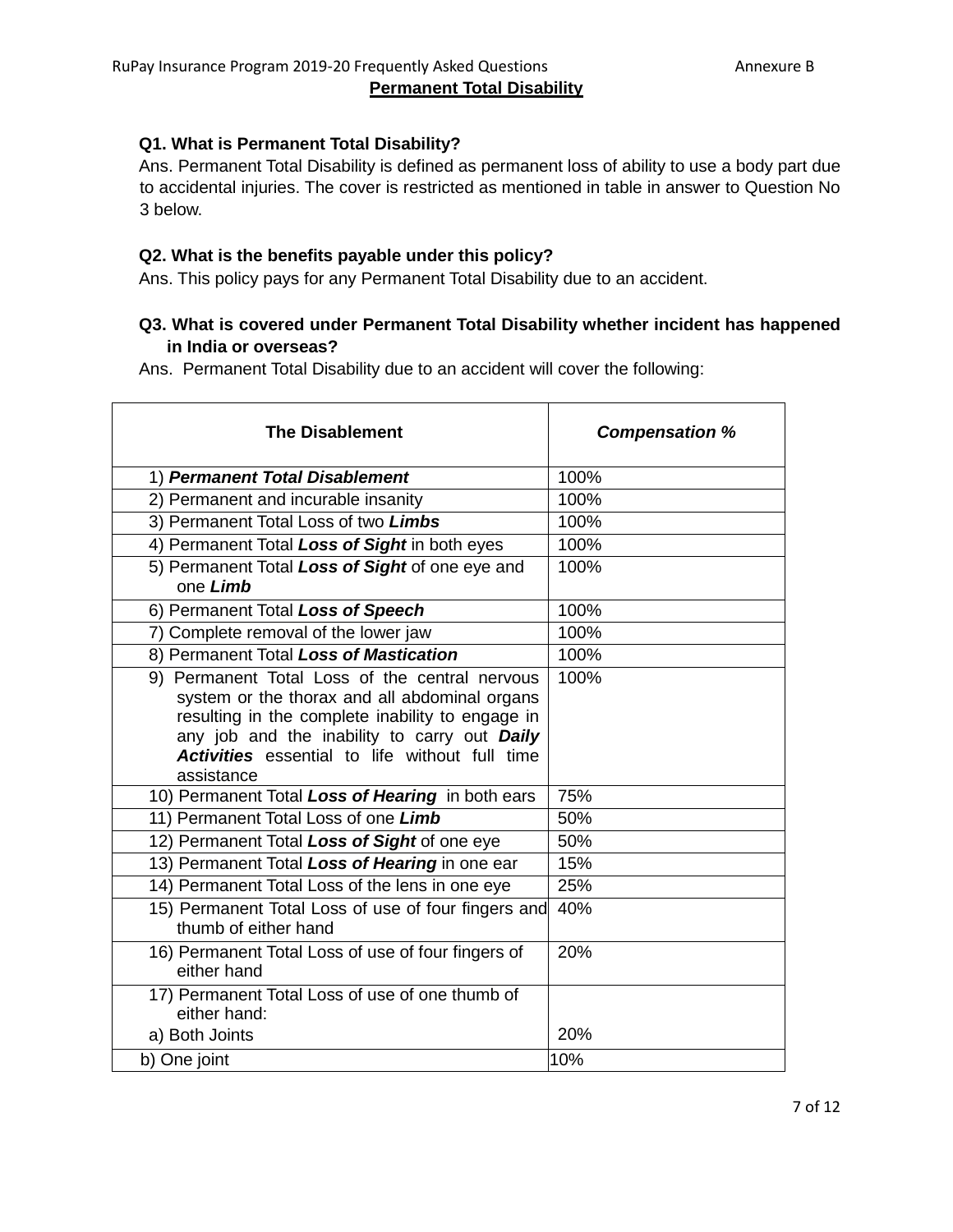| 18) Permanent Total Loss of one finger of either          |       |
|-----------------------------------------------------------|-------|
| hand:                                                     |       |
| a) Three joints                                           | 5%    |
| b) Two joints                                             | 3.5%  |
| c) One joint                                              | 2%    |
| 19) Permanent Total Loss of use of toes:                  |       |
| a) All-one foot                                           | 15%   |
| b) Big-both Joints                                        | 5%    |
| c) Big-one joint                                          | 2%    |
| d) Other than Big- each toe                               | 2%    |
| 20) Established non-union of fractured leg or kneecap 10% |       |
| 21) Shortening of leg by at least 5cms                    | 7.50% |
| 22) Ankylosis of the elbow, hip or knee                   | 20%   |

#### **Q4. What is the available sum insured under this insurance cover?**

Ans. Sum insured of upto Rs 2 lakhs for RuPay Platinum cardholders and upto Rs 10 lakhs for RuPay Select cardholders.

## **Q5. What is the eligibility criterion to avail Permanent Total Disability Insurance cover on my RuPay Debit Card?**

Ans : Benefits of Insurance will be available to the Cardholders who have performed minimum one successful transaction as under :

RuPay Card induced financial or non-financial transaction at any Channel both Intra and Inter-bank i.e. on-us (ATM/MicroATM/POS/e-com/Business Correspondent of the bank at locations) within 45 days prior to date of accident including accident date of RuPay Cardholders or off us.

#### **Q6. Is there any age limit for opting Permanent Total Disability Policy?**

Ans. Permanent Total disability Insurance policy is open to all RuPay cardholders subject to fulfilment of the terms and conditions of the policy.

#### **Q7. Does the policy have a worldwide coverage?**

Ans. Yes, the Permanent Total Disability policy will cover you even if the incident has happened when out of the country. Claim will be paid in Indian rupees as per the sum insured on submission of required documentation. There is no negative list of countries.

#### **Q8. Who can be the beneficiary?**

Ans. Beneficiary will be the insured under this policy.

## **Q9. What are the claim documents to be submitted in case of claim?**

Ans. Permanent Total Disability Claim Forms:-

a) Claim Form duly completed and signed.

b) Copy of discharge card along with all investigation report, consultation / follow-up notes wherein insured had undergone pertaining to accident and case history confirmation therein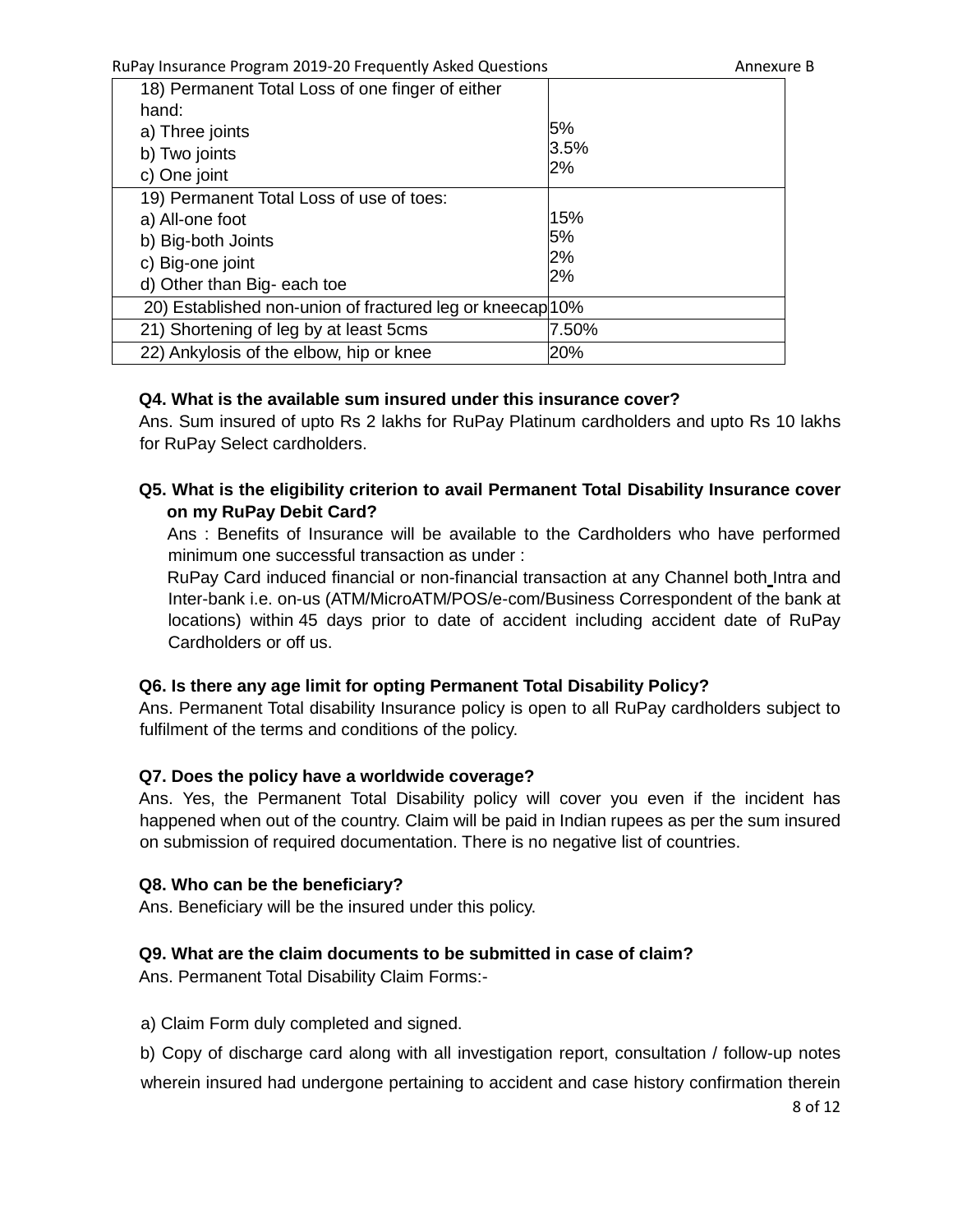duration & percentage of disability duly certified by the concerned / treating Physician / Surgeon.

c) Original or Certified copy of FIR/ Police report giving description of the accident.

d) All investigation report in original copies\* thereof in respect of tests had undergone pertaining to accident.

e) Additional documents, if any, based on merit of the loss.

f) Aadhar copies of Cardholder and Nominee

g) Declaration from Card Issuing Banks duly signed by authorized signatory and bank stamp specifying that:

1. Cardholder is holding a RuPay card on RuPay issued IIN and mention the 16 digit card number

2. Meeting 45 days transaction criteria (include the transaction log / account statement from the system)

- 3. Nominee Name and his banking details (including Passbook copy)
- 4. Brief description of Accident as per FIR translated in English or Hindi.
- 5. Bank official's Name and contact details with email ID.

\*\* If the original claim documents are submitted to any particular General Insurance co., copies of the same duly certified by Branch in-charge of RuPay card issuing bank can be submitted.

# **Q10. In how many days the claim will be settled?**

Ans. The claims will be settled in ten (10) working days from the date of receiving the complete document set by TATA AIG General Insurance Co. Ltd

# **Q11. Whom should I contact in case of a claim?**

Ans. Please contact RuPay cardholder Bank/Bank branch of which RuPay cardholder has a card for intimating claim.

# **Q12. How do I make a claim?**

Ans. Please fill the entire documents as per the checklist and submit the same to the Bank/Bank branch where RuPay cardholder has an account.

# **Q13. In how many days should I intimate about claim?**

Ans. Please intimate about the claim within 90 days of the date of accident. In case where the person is hospitalized (and under critical condition) and is unable to file claim within 90 days of loss/incident such claim cases will be accepted by TATA AIG General Insurance Co. Ltd for investigation and honoured, if all terms under the policy are met as on date of accident.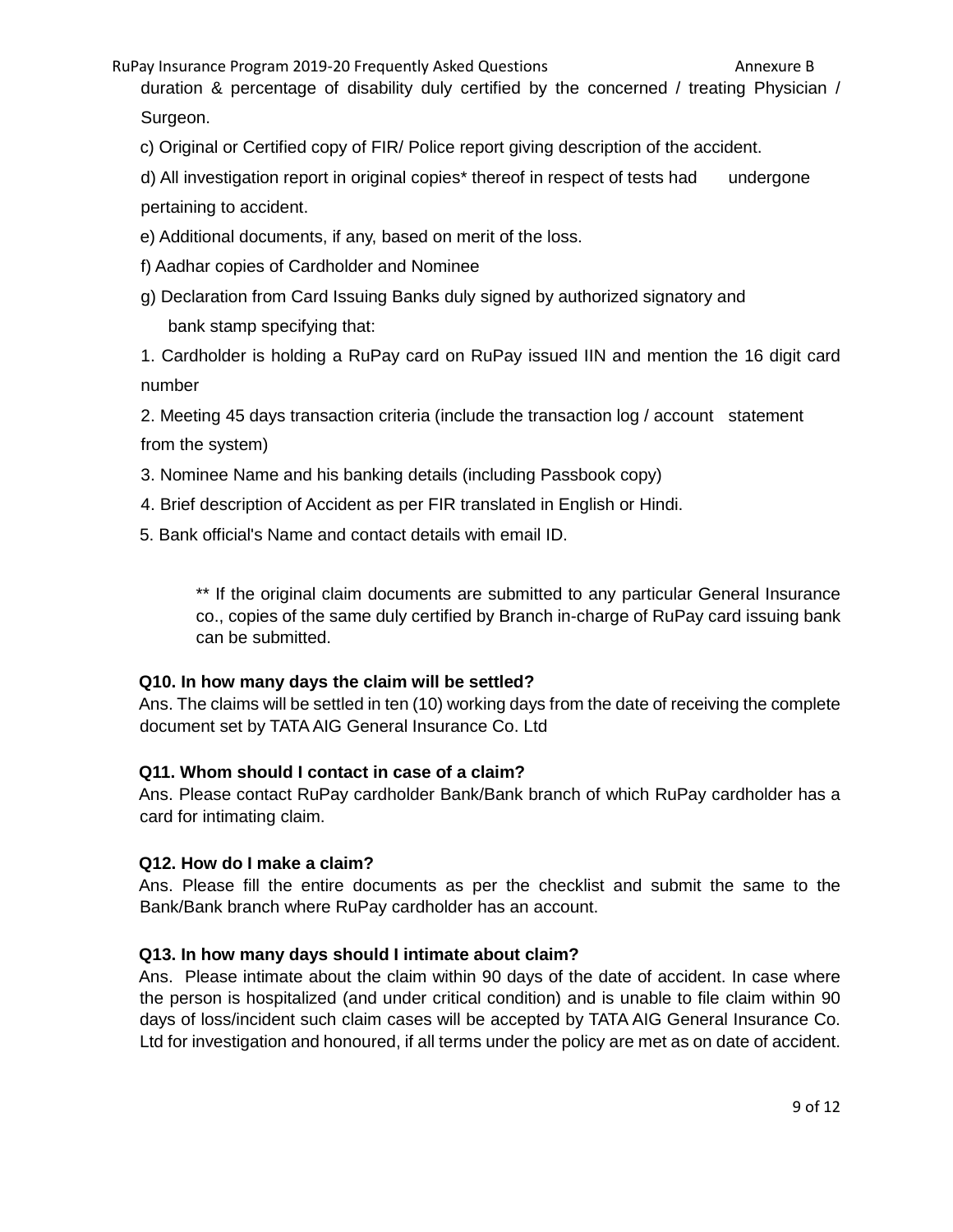#### **Q14. In how many days should I submit the claim documents?**

Ans. The claim documents needs to be submitted within 60 days from the date of claim intimation.

## **Q15. Can I claim additional cover on my existing Permanent Total Disability cover from other Insurer (s) company?**

Ans. Yes, it will be an additional cover over any other existing insurance cover being held by the cardholder.

#### **Q16. Accidental Injury can I avail the cashless facility?**

Ans. This is not a mediclaim policy hence, cashless facility is not available for Personal accident policy.

#### **Q17. What do you mean by exclusions?**

Ans. Exclusions are situations or conditions wherein TATA AIG General Insurance Co. Ltd is not liable to pay the benefits to insured person in the event of accident.

#### **Q18. What are the exclusions applicable?**

Ans. TATA AIG General Insurance Co. Ltd shall not be liable under this policy for the following exclusions:

- 1. Compensation under more than one of the foregoing Sub-clauses in respect of the same period of the same period of disablement of the Insured person.
- 2. Any other payment to the same person after a claim under one of the Sub-Clauses (a), (b), or (d) has been admitted and become payable. However, amounts relating to medical expenses, carriage of dead body would be payable in addition if applicable.

*Sub-clause (a):* If such injury shall within twelve calendar months of its occurrence be the sole and direct cause of the death of the Insured person, the Capital Sum Insured stated in the Policy Schedule hereto, applicable to such insured person.

*Sub-Clause (b):* If such injury shall within twelve calendar months of its occurrence be the sole and direct cause of the total and irrecoverable loss of

1.a.a. Sight of both eyes, or of the actual loss by "physical separation" of two entire hands or two entire feet, or of one entire hand and one entire foot, or of such loss of sight of one eye and such loss of sight of one eye and such loss of one entire hand or one entire foot, the Capital Sum Insured stated in the Policy Schedule herein applicable to such Insured person.

1.a.b. Use of two hands or two feet, or of one hand and one foot, or of such loss of sight of one eye and such loss of use of one hand or one foot, the Capital Sum Insured stated in the Policy Schedule hereto, applicable to such Insured person.

*Sub-Clause (c):* If such injury shall within twelve calendar months of its occurrence be the sole and direct cause of the total and irrecoverable loss of

> 1. the sight of one eye, or of the actual loss by physical separation of one entire hand or of one entire foot, fifty percent (50%) of the Capital Sum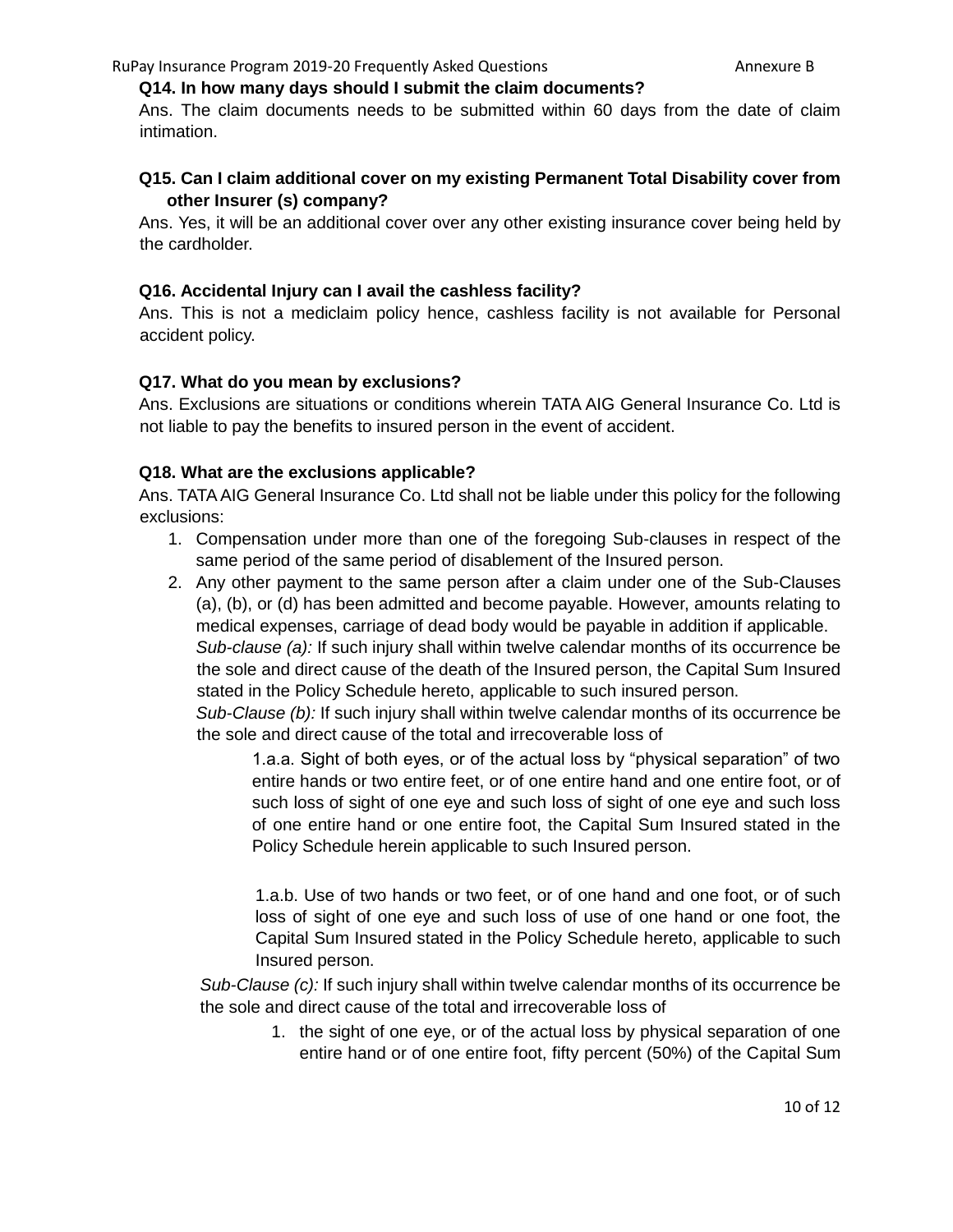Insured stated in the Policy Schedule hereto, applicable to such Insured person.

2. total and irrecoverable loss of use of a hand or a foot without physical separation, fifty percent (50%) of the Capital Sum Insured stated in the Policy Schedule hereto, applicable to such Insured person.

Note: For the purpose of Clauses (b) and (c) above, physical separation of a hand means separation at or above the wrist and of the foot means at or above the ankle. *Sub-Clause (d):* If such injury shall, as a direct consequence thereof, immediately, permanently, totally and absolutely, disable the Insured person from engaging in being occupied with or giving attention to any employment or occupation of any description whatsoever, then a lump sum equal to hundred percent (100%) of the Capital Sum Insured, stated in the Policy Schedule hereto applicable to such insured person.

Any payment in case of more than one claim in respect of such insured person under the Policy during any one period of insurance by which the maximum liability of the Company specified in the Policy schedule applicable to such Insured person would exceed the sum payable under sub-clause (a) of this Policy to such insured person. However, amount relating to medical expenses and carriage of dead body would be payable in addition if applicable.

*Sub-clause (a):* If such injury shall within twelve calendar months of its occurrence be the sole and direct cause of the death of the Insured person, the Capital Sum Insured stated in the Policy Schedule hereto, applicable to such insured person.

- 1. Payment of weekly compensation until the total amount shall have been ascertained and agreed.
- 2. Payment of compensation in respect of Death, injury of Disablement of the Insured person (a) from intentional self-injury, suicide or attempted suicide, (b) whilst under the influence of intoxicating liquor or drugs (c) whilst engaging in Aviation or Ballooning whilst mounting into, dismounting from or traveling in any balloon or aircraft other than as a passenger (fare paying or otherwise) in any duly licensed standard type of aircraft anywhere in the world, (d) directly or indirectly caused by venereal diseases, aids or insanity, (e) arising or resulting from the insured person committing any breach of law with criminal intent, (Standard type of Aircraft means any aircraft duly licensed to carry passengers ( for hire or otherwise) by appropriate authority irrespective of whether such an aircraft is privately owned OR chartered OR operated by a regular airline OR whether such an aircraft has a single engine or multi engine.
- 3. Payment of compensation in respect of Death, Injury or Disablement of the Insured person due to or arising out of or directly or indirectly connected with or traceable to : War, Invasion, Act or foreign enemy, Hostilities (whether war be declared or not), Civil War, Rebellion, Revolution, Insurrection, Mutiny, Military or Usurped Power Seizure, Capture, Arrests, Restraints and Detainments of all kings, princes and people of whatsoever nation condition or quality.
- 4. Payment of Compensation in respect of death of, or bodily injury or any disease or illness to the Insured person -
- Directly or indirectly caused by or contributed to by or arising from ionising radiations or contamination by radioactivity from any nuclear fuel or from any nuclear waste from the combustion of nuclear fuel. For the purpose of this exception, combustion shall include any self-sustaining process of nuclear fission.